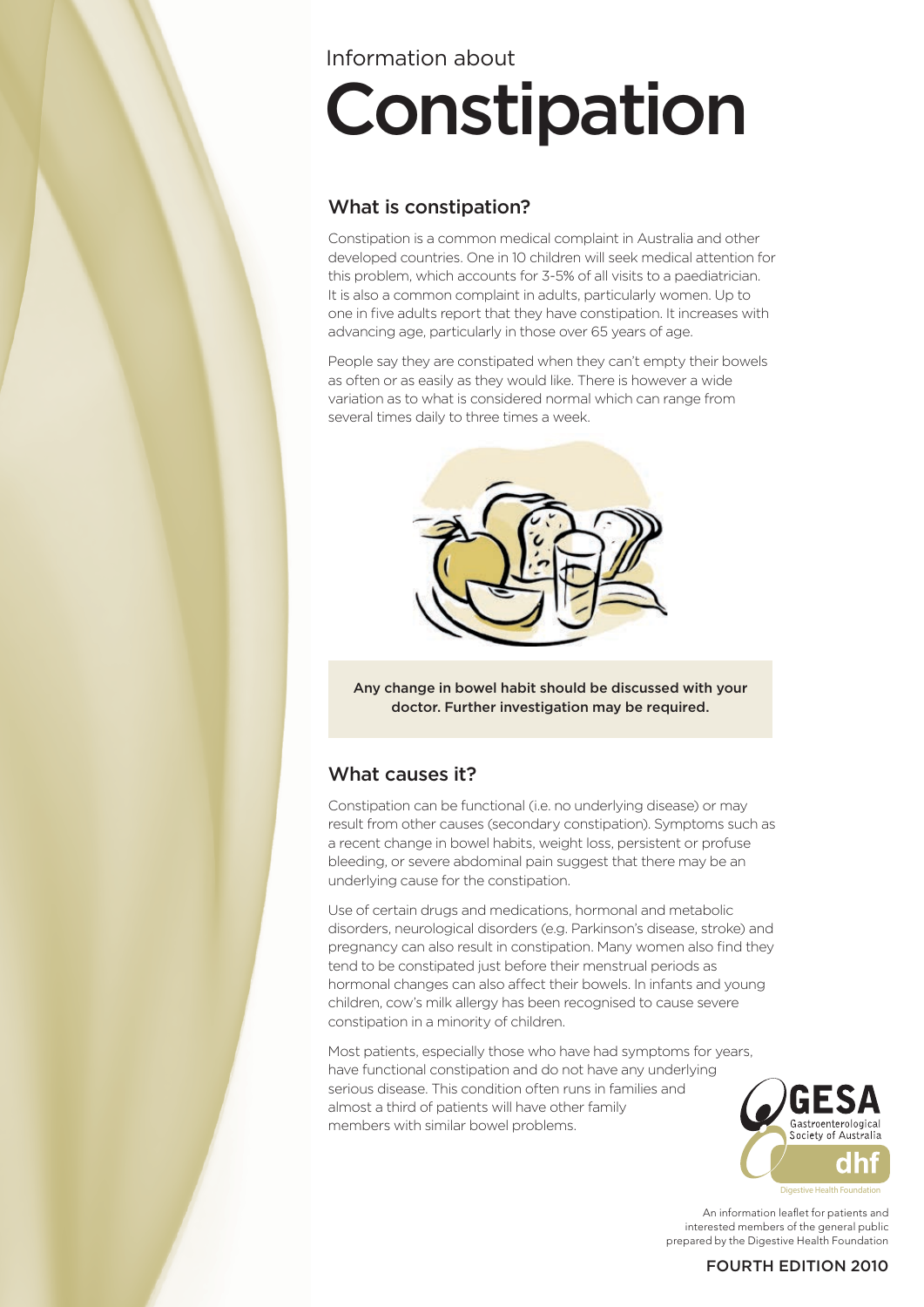# What symptoms are associated

## with constipation?

The commonest complaint is that of infrequent bowel motions, usually fewer than three times per week. Other complaints include:

- Excessive straining during bowel motions
- Passing hard or lumpy stools (poo)
- The feeling of incomplete evacuation or of a blockage

Some people with severe symptoms also have to use special manoeuvres (e.g. pushing on the perineum or using their fi ngers) to help them do a poo.

If stools are very hard, dry and large, it may cause a small split in the lining of the back passage (anal fissure) and result in pain and stinging in the area as well as some bright red bleeding, often seen on the toilet paper and sometimes also in the toilet.

In those with very long standing constipation, particularly children and the elderly, the lower part of the bowel (rectum) may become stretched. This will often result in loss of awareness of the need to pass a motion and cause faecal overflow and unintentional soiling of underpants.

## Does diet play a role?

Promoting a healthy diet with adequate fluid and fibre is helpful and may be all that is required in some patients to regulate and manage their bowels.

The recommended fibre intake:

## **Adults: 25 to 30g daily**

## **Children: Child's age plus 5g / day**

(e.g. a 7yr old should have 7+5 = 12g/day)

In those unable to increase their fibre intake from dietary changes, commercial fi bre supplements are available and can be used.

Increasing the amount of dietary fibre is likely to change the consistency of stools. Ideally stool consistency should be similar to "cow pats" or oatmeal porridge. However a more solid consistency is acceptable as long as it is easy to pass regularly without any pain, discomfort or excessive straining.

Many healthy children have problems with constipation, particularly around the time of toilet training.



## What are good toileting habits?

The best times to try to pass motions are on waking in the morning or shortly after meals. This is because the bowel is most active then.

When sitting on the toilet it may be useful to make sure the knees are bent above the level of the hips and the feet are flat on the floor. A small foot-stool under the feet may be necessary to get the best position.

Reading, doing puzzles and playing electronic games are generally not recommended while attempting to have bowel motions because it tends to significantly prolong toileting time and straining. Children in general should not sit for any longer than 10 minutes to attempt to pass stools. It is not recommended to postpone having a bowel motion when the urge is there as it may eventually lead to constipation by stretching the lower bowel.

# When do I need to see a doctor?

Laxative use, even for long periods of time, is safe. If however you need to take laxatives regularly to pass motions, you should seek medical attention to make sure there is no underlying cause for the constipation. Those who continue to have problems even with regular laxative use may need to see a specialist gastroenterologist.

| Do you have a good diet?                             | Aim for                  |
|------------------------------------------------------|--------------------------|
| Brown or wholemeal breads<br>and high fibre cereals. | 4 or more serves/<br>day |
| Dairy products                                       | 3 serves                 |
| Fruit                                                | 2 or 3 pieces            |
| Vegetables                                           | 5 serves                 |
| Meat, Cheese, Poultry, fish.                         | $1$ or $2$<br>serves/day |
| Water, teas, juices                                  | 8 glasses/day            |